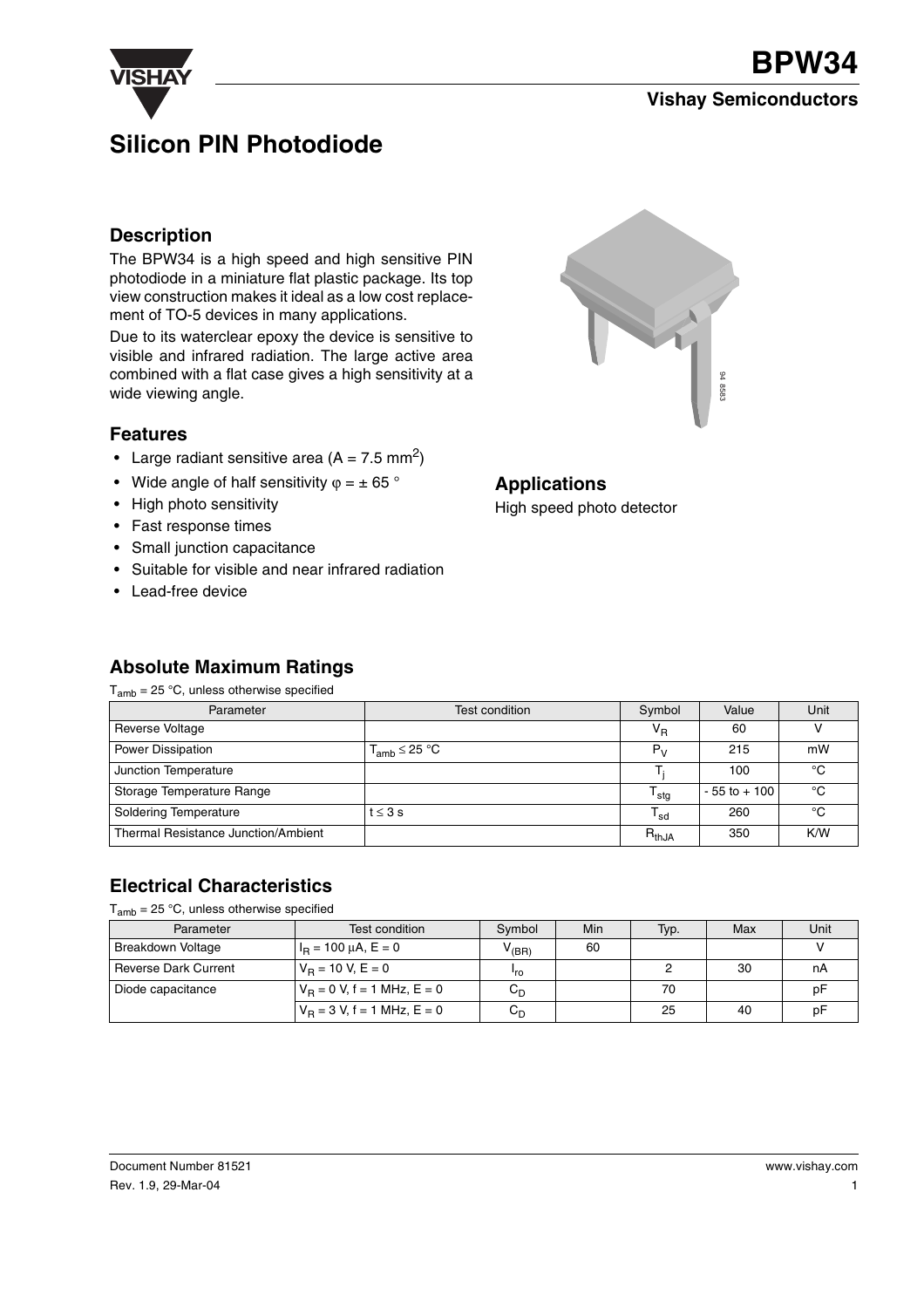### **Vishay Semiconductors**



#### **Optical Characteristics**

 $T_{amb}$  = 25 °C, unless otherwise specified

| Parameter                           | Test condition                                                    | Symbol            | Min | Typ.                | Max | Unit          |
|-------------------------------------|-------------------------------------------------------------------|-------------------|-----|---------------------|-----|---------------|
| Open Circuit Voltage                | $E_e = 1$ mW/cm <sup>2</sup> , $\lambda = 950$ nm                 | $V_{o}$           |     | 350                 |     | mV            |
| Temp. Coefficient of V <sub>o</sub> | $E_e = 1$ mW/cm <sup>2</sup> , $\lambda = 950$ nm                 | $TK_{V_0}$        |     | $-2.6$              |     | mV/K          |
| <b>Short Circuit Current</b>        | $E_A = 1$ klx                                                     | $I_{\rm K}$       |     | 70                  |     | μA            |
|                                     | $E_e = 1$ mW/cm <sup>2</sup> , $\lambda = 950$ nm                 | $I_{\rm K}$       |     | 47                  |     | μA            |
| Temp. Coefficient of I <sub>k</sub> | $E_e = 1$ mW/cm <sup>2</sup> , $\lambda = 950$ nm                 | $TK_{lk}$         |     | 0.1                 |     | $%$ /K        |
| Reverse Light Current               | $E_A = 1$ klx, $V_B = 5$ V                                        | <sup>I</sup> ra   |     | 75                  |     | μA            |
|                                     | $E_e = 1$ mW/cm <sup>2</sup> , $\lambda = 950$ nm,<br>$V_R = 5 V$ | $I_{ra}$          | 40  | 50                  |     | μA            |
| Angle of Half Sensitivity           |                                                                   | $\varphi$         |     | ± 65                |     | deg           |
| Wavelength of Peak Sensitivity      |                                                                   | $\lambda_{\rm p}$ |     | 900                 |     | nm            |
| Range of Spectral Bandwidth         |                                                                   | $\lambda_{0.5}$   |     | 600 to 1050         |     | nm            |
| Noise Equivalent Power              | $V_B$ = 10 V, $\lambda$ = 950 nm                                  | <b>NEP</b>        |     | $4 \times 10^{-14}$ |     | $W/\sqrt{Hz}$ |
| <b>Rise Time</b>                    | $V_B$ = 10 V, R <sub>1</sub> = 1 kΩ, $\lambda$ = 820 nm           | $t_{r}$           |     | 100                 |     | ns            |
| Fall Time                           | $V_B = 10 V$ , $R_1 = 1 k\Omega$ , $\lambda = 820$ nm             | $t_{\rm f}$       |     | 100                 |     | ns            |

#### **Typical Characteristics**  $(T_{amb} = 25 \degree C$  unless otherwise specified)



Fig. 1 Reverse Dark Current vs. Ambient Temperature



Fig. 2 Relative Reverse Light Current vs. Ambient Temperature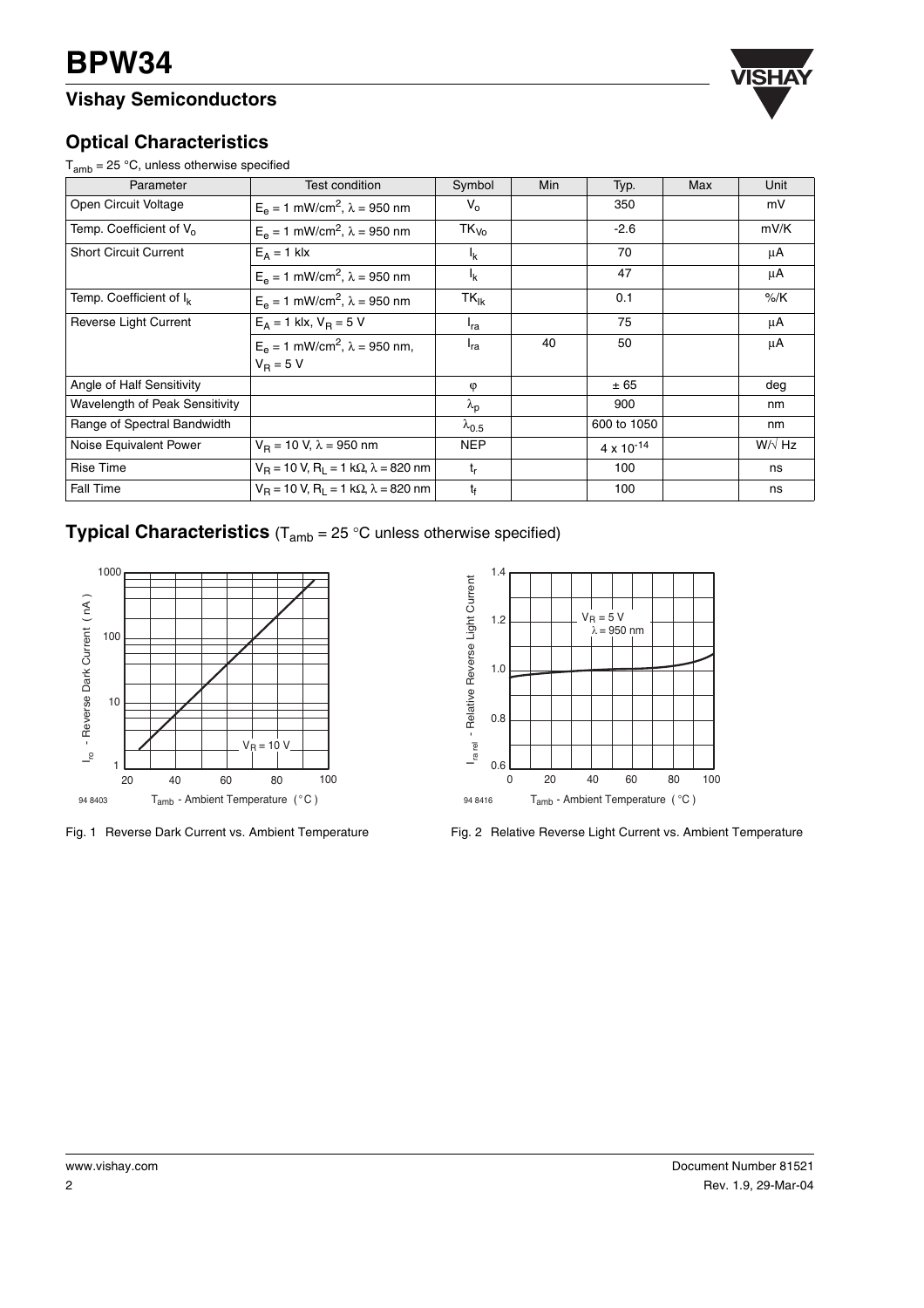

# **VISHAY BPW34 Vishay Semiconductors**



Fig. 3 Reverse Light Current vs. Irradiance



Fig. 4 Diode Capacitance vs. Reverse Voltage



Fig. 5 Reverse Light Current vs. Reverse Voltage



Fig. 6 Diode Capacitance vs. Reverse Voltage



Fig. 7 Relative Spectral Sensitivity vs. Wavelength



Fig. 8 Relative Radiant Sensitivity vs. Angular Displacement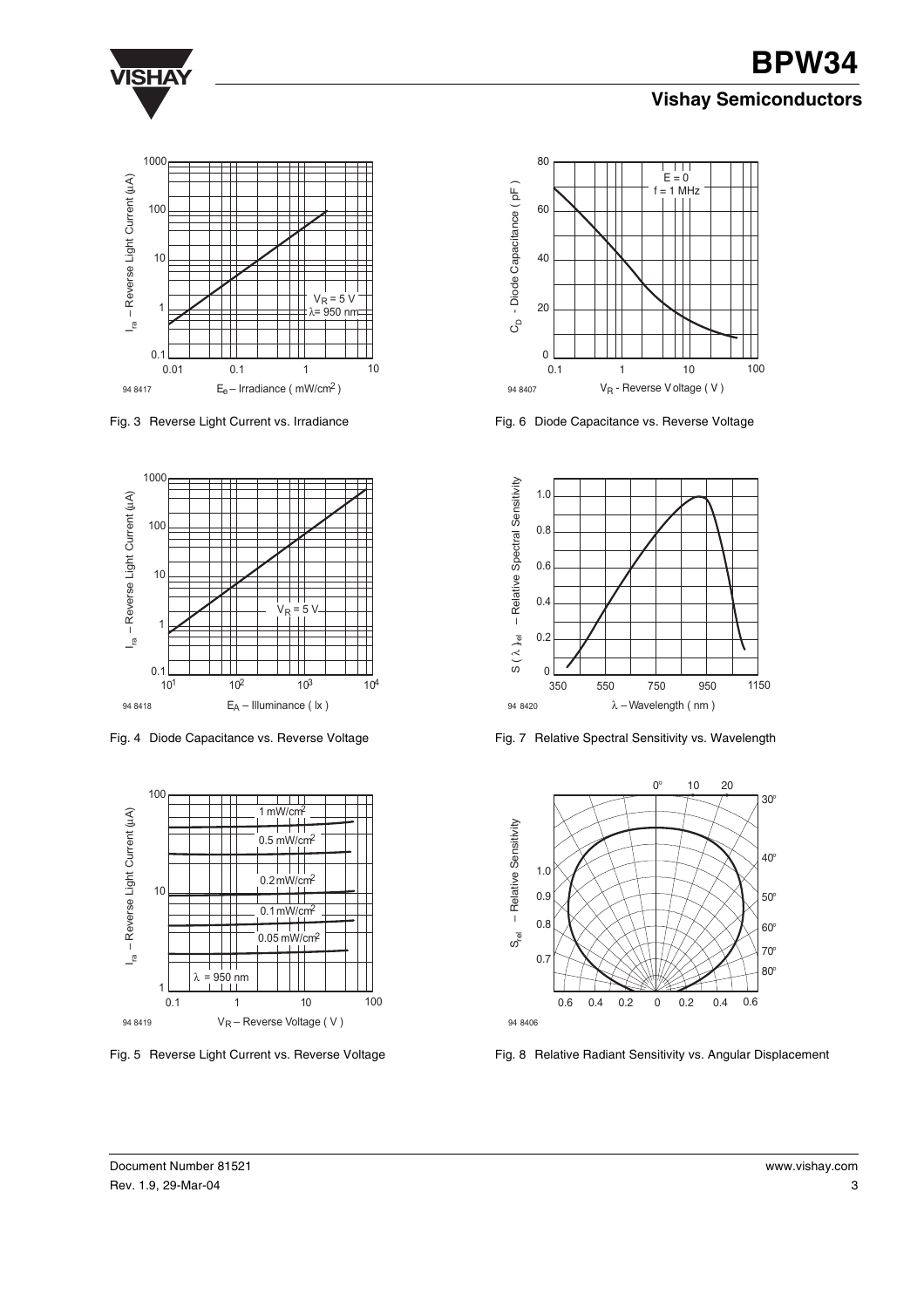# **VISHAY BPW34**

## **Vishay Semiconductors**



#### **Package Dimensions in mm**





96 12186



www.vishay.com